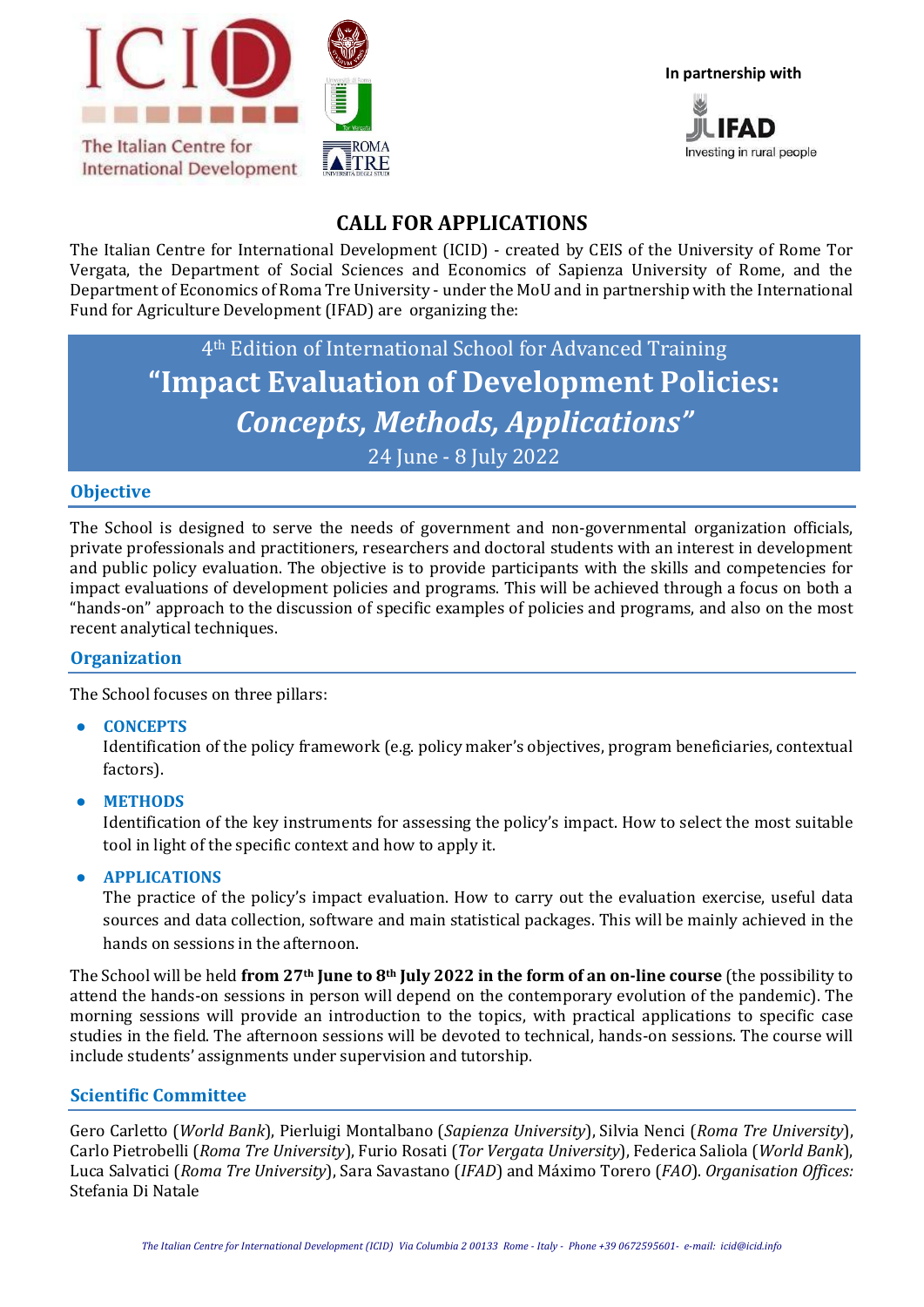

**International Development** 



**In partnership with**



## **Agenda**

| <b>Dates</b>                                 | <b>Topics</b>                                                                                                                | <b>Morning</b>                                                                                                                                                                                                                                                                                                                                     | <b>Afternoon (Lab. Sessions)</b>                                                                                                                                                                       |
|----------------------------------------------|------------------------------------------------------------------------------------------------------------------------------|----------------------------------------------------------------------------------------------------------------------------------------------------------------------------------------------------------------------------------------------------------------------------------------------------------------------------------------------------|--------------------------------------------------------------------------------------------------------------------------------------------------------------------------------------------------------|
| Friday 24 June<br>(pre-School<br>activities) | Participation to the<br>IFAD22<br>Conference <sup>(*)</sup><br><b>School participants</b><br>are kindly invited to<br>attend | 10:00-13:00 Viviana Celli<br>STATA crash course                                                                                                                                                                                                                                                                                                    | 16:00-17:30 IFAD International<br>Conference Keynote Speech: Joshua<br>Angrist, Ford Professor of Economics,<br>Massachusetts Institute of<br>Technology, Nobel Memorial Prize in<br>Economics in 2021 |
| Monday 27<br>June                            | <b>Impact evaluation</b><br>for development:<br>the state of the art                                                         | 9:30-10:00 Introduction to the School<br>10:00-11:00 Opening Keynote Speech: State of the art<br>and the mandate of the international agencies<br>Maximo Torero (FAO)<br>11:30-13:00 Impact evaluation for development:<br>Overview of the main techniques applied during the                                                                      | 14:30-17:00 Marco Letta (Sapienza<br>University)<br>Introduction to the Lab Sessions and<br>introduction to the main econometric<br>packages used during the course                                    |
| <b>Tuesday 28</b><br>June                    | Integrating<br>qualitative and<br>quantitative<br>assessments &<br><b>Randomized Control</b><br><b>Trial</b>                 | week, Pierluigi Montalbano (Sapienza University)<br>9:30-11:00 Carlo Pietrobelli (Roma Tre University<br>and UNU-MERIT)<br>The impact evaluation of Enterprise Cluster<br>Development programs<br>11:00-11:30 Break<br>11:30-13:00 Furio Camillo Rosati (CEIS, ICID,<br>University of Tor Vergata)<br>Evaluation of cash transfer programs and RCT | 14:30-17:00 Rama Dasi Mariani<br>(University of Tor Vergata)<br>Hands-on Randomized Control Trial                                                                                                      |
| <b>Wednesday 29</b><br>June                  | RCT Assignments & Tutoring (Mariani)                                                                                         |                                                                                                                                                                                                                                                                                                                                                    |                                                                                                                                                                                                        |
| Thursday 30<br>June                          | <b>Propensity score</b><br>matching                                                                                          | 9:30-11:00 Silvio Daidone (FAO)/Marco D'Errico<br>(FAO)<br>Cash transfers and impact evaluation in sub-Saharan<br>Africa<br>11:00-11:30 Break<br>11:30-13:00 Sara Savastano (IFAD)                                                                                                                                                                 | 14:30-17:00 Aslihan Arslan (IFAD)<br>Tbc<br>How to carry out IFAD's ex-post<br>impact assessments                                                                                                      |
| Friday1 July                                 |                                                                                                                              | IFAD's approach to Impact Assessment                                                                                                                                                                                                                                                                                                               |                                                                                                                                                                                                        |
| Monday 4 July                                | Generalized<br><b>Propensity Scores</b><br>and ex-ante<br>assessments                                                        | PS Assignments & Tutoring (Letta)<br>9:30-11:00 Silvia Nenci (Roma Tre University)<br>Generalized Propensity Score: an application to trade<br>preferences<br>11:00-11:30 Break<br>11:30-13:00 Luca Salvatici (Rossi-Doria Centre and<br>Roma Tre University) Simulation models for impact<br>assessment                                           | 14:30-16:00 Emiliano Magrini (FAO)<br>How to use Generalized Propensity<br>Score (GPS)                                                                                                                 |
| <b>Tuesday 5 July</b>                        | GPS Assignments & Tutoring (Magrini)                                                                                         |                                                                                                                                                                                                                                                                                                                                                    |                                                                                                                                                                                                        |
| Wednesday 6<br>July                          | Synthetic control,<br>data and external<br>validity                                                                          | 9:30-11:00 Augusto Cerqua (Sapienza University) "A<br>guide on how to estimate causal impacts in case of one<br>or few treated units".<br>11:30-13:00 Alessandra Garbero (IFAD)<br>Aggregation of impact evaluations through meta-<br>analyses                                                                                                     | 14:30-16:00 Talip Kilic (WB Center<br>for Development Data, C4R2)<br>Designing and evaluating development<br>policies: practitioners' perspectives<br>from the World Bank                              |